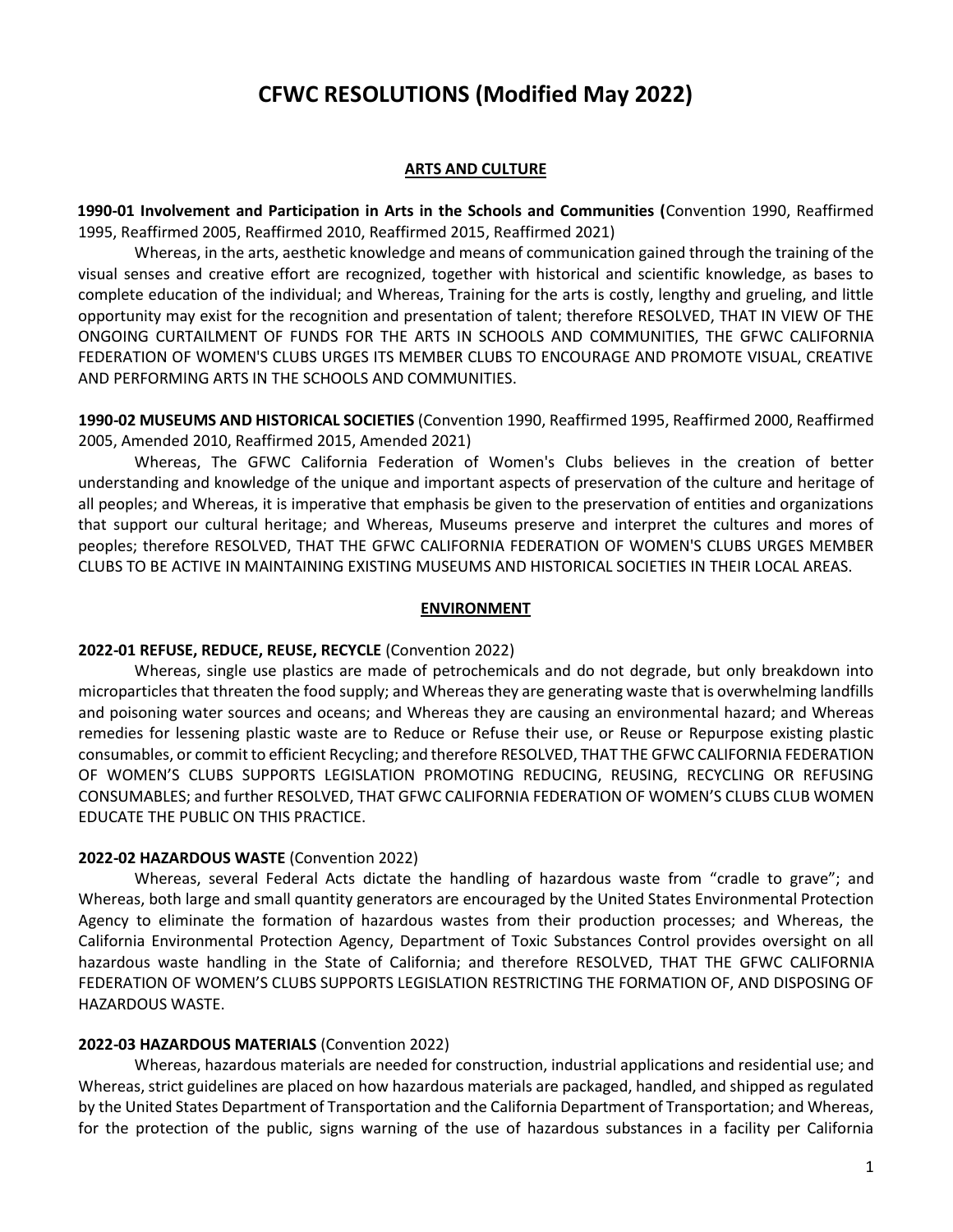Proposition 65; and therefore RESOLVED, THAT THE GFWC CALIFORNIA FEDERATION OF WOMEN'S CLUBS SUPPORTS LEGISLATION REDUCING OR ELIMINATING THE USE OF HAZARDOUS MATERIALS, AND FURTHER RESOLVED TO EDUCATE THE PUBLIC ON REDUCING, REPLACING, OR ELIMINATING THE USE OF HAZARDOUS MATERIALS FOR THEIR PERSONAL USE.

# **2022-04 STOP OZONE DEPLETION (Convention 2022)**

Whereas, the amended Clean Air Act in 1990 included protecting the ozone layer; and Whereas, the enforcement actions under the Clean Air Act have limited the use of ozone depleting chemicals to allow the ozone to heal and potentially recover by 2065; and Whereas, the US Environmental Protection Agency continues to take a regulatory approach to protecting the ozone, approving alternatives to ozone-depleting substances, and evaluating new chemicals; therefore RESOLVED, THAT THE GFWC CALIFORNIA FEDERATION OF WOMEN'S CLUBS SUPPORTS LEGISLATION TO SUPPORT THE United States ENVIRONMENTAL PROTECTION AGENCY'S EFFORTS AT CLEAN AIR ACT ENFORCEMENT; and further RESOLVED, THAT THE GFWC CALIFORNIA FEDERATION OF WOMEN'S CLUBS SUPPORTS EDUCATING THE PUBLIC ON WHY OUR OZONE IS SO IMPORTANT TO OUR HEALTH AND WELFARE.

# **2022-05 DEMAND CLEAN DRINKING WATER FOR ALL (Convention 2022)**

Whereas, drinking water is a necessity for all life on earth; and Whereas, due to human activities many water resources have become contaminated; and Whereas, more water treatment, water recycling, water desalination, and water injection projects need to be initiated, and existing infrastructure need to be updated and maintained; and Whereas, legislation must be in place to ensure compliance with governmental laws and regulations such as utilizing licensed individuals to manage water handling to ensure the water is not contaminated in the process, which may damage water conveyance infrastructure; therefore RESOLVED, THAT THE GFWC CALIFORNIA FEDERATION OF WOMEN'S CLUBS SUPPORTS LEGISLATION TO PROTECT DRINKING WATER; and further RESOLVED, THAT THE GFWC CALIFORNIA FEDERATION OF WOMEN'S CLUBS SUPPORTS EDUCATING THE PUBLIC ON JUDICIOUS USE OF DRINKING WATER, AND DETERMINING HOW TO INCREASE THE USE OF GREY WATER (WATER USED FOR WASHING CLOTHES, AND SHOWERS) AS AN EFFECTIVE WATER SUPPLY FOR LANDSCAPING.

# **2022-06 ELIMINATE GREENHOUSE GAS EMMISSIONS (Convention 2022)**

Whereas, greenhouse gases include carbon dioxide, methane, nitrous oxide, and fluorinated gases; and Whereas, these gases are referred to as high global warming potential gases and climate change forcers; and Whereas, these gases remain in the atmosphere and strongly absorb energy creating a warming blanket that doesn't allow the Earth to cool; and Whereas, these gases and other highly volatile organic compounds contribute to ozone depletion; therefore RESOLVED, THAT THE GFWC CALIFORNIA FEDERATION OF WOMEN'S CLUBS SUPPORTS LEGISLATION TO ELIMINATE GREENHOUSE GAS EMMISSIONS; and further RESOLVED, THAT THE GFWC CALIFORNIA FEDERATION OF WOMEN'S CLUBS SUPPORTS EDUCATING THE PUBLIC ON HOW TO MINIMIZE THEIR CARBON FOOTPRINT SUCH AS REDUCING WASTE AND DEPENDENCE ON FOSSIL FUELS AND TAKING PERSONAL ACTION TO ELIMINATE GREENHOUSE GASES.

# **2022-07 PROTECTION OF INDOOR AIR QUALITY (Convention 2022)**

Whereas, vapor from toxic substances can intrude a building from the underlying contaminated soil and/or groundwater to pollute indoor air concentrations; and Whereas, a neighboring environmental polluter can impact a building constructed without an impermeable volatile organic compound and/or methane vapor barrier; and Whereas, other sources of indoor air pollutions includes, but not limited to, fuel burning appliances, tobacco products, deteriorating building materials, central heating and cooling systems, excess moisture; and Whereas, indoor air quality is disproportionately impacting children, elderly, low-income, minorities, and indigenous people; therefore RESOLVED, THAT THE GFWC CALIFORNIA FEDERATION OF WOMEN'S CLUBS SUPPORTS LEGISLATION TO IMPROVE INDOOR AIR QUALITY; and further RESOLVED, THAT THE GFWC CALIFORNIA FEDERATION OF WOMEN'S CLUBS SUPPORTS EDUCATING THE PUBLIC ON HOW TO MINIMIZE THE FACTORS THAT DEGRADE INDOOR AIR QUALITY.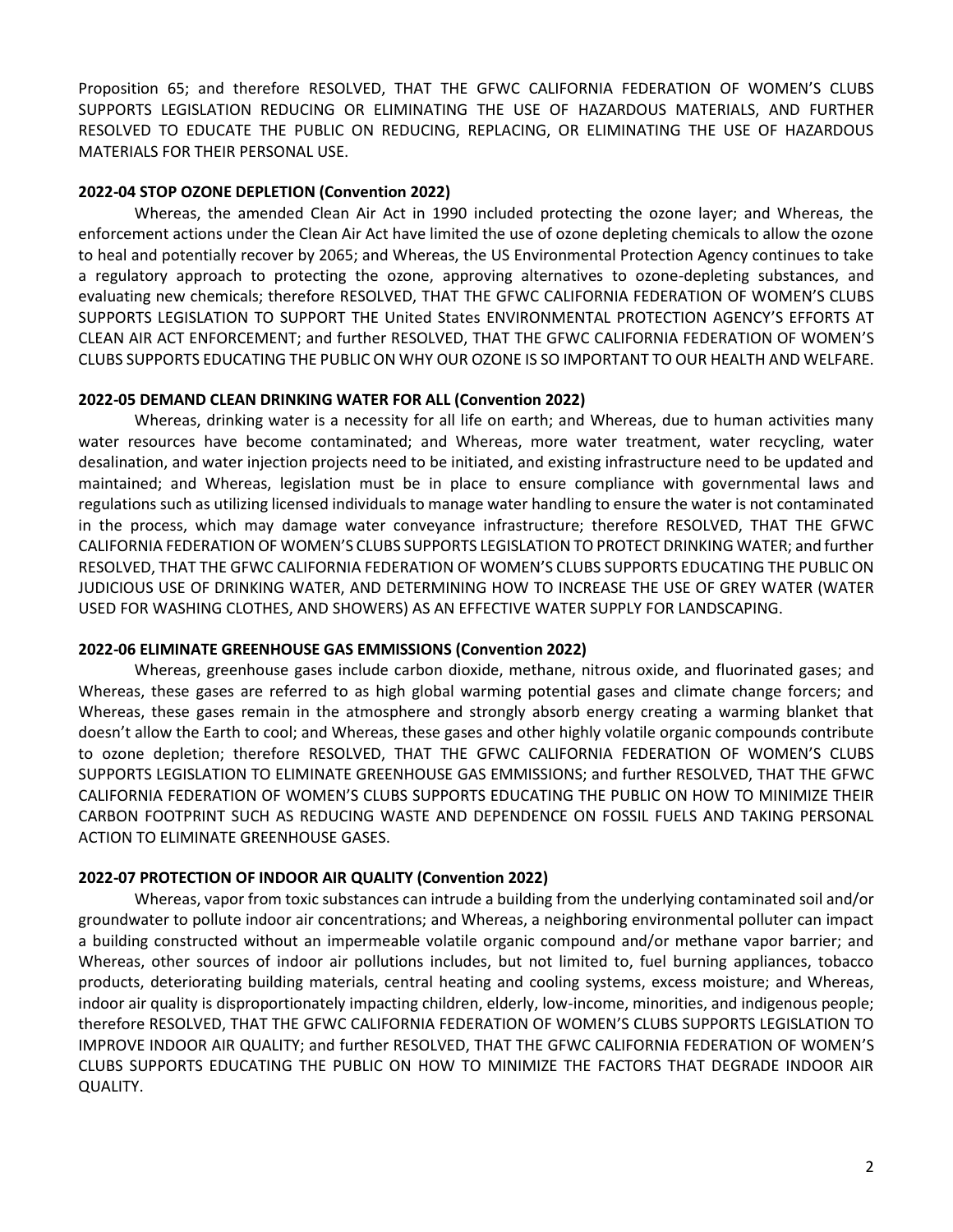#### **1989-03 BAN ON CHEMICAL AND BIOLOGICAL WEAPONS USED IN WARFARE** (Convention 1989,

Amended/Reaffirmed 1994, Reaffirmed 1999, Amended 2004, Reaffirmed 2009, Reaffirmed 2014, Reaffirmed 2021)

Whereas, the Geneva Convention bans the use of chemical and biological warfare; therefore RESOLVED, THAT THE GFWC/CFWC CALIFORNIA FEDERATION OF WOMEN'S CLUBS SUPPORTS ALL GOVERNMENT EFFORTS TO ENFORCE THIS BAN WORLDWIDE.

## **2004-01 COASTAL WATERS** (Convention 2004, Reviewed 2009, 2014, Reaffirmed 2021)

Whereas, clean water is essential to health; and Whereas, polluted coastal water is unhealthy; and Whereas, man has limited control over tidal action; therefore RESOLVED, THAT THE GFWC CALIFORNIA FEDERATION OF WOMEN'S CLUBS DEMANDS THAT THE CALIFORNIA LEGISLATORS AND PUBLIC OFFICIALS UPHOLD ALL EXISTING LEGISLATION THAT ENSURES PUBLIC WATERS AND COASTAL AREAS OF THE STATE OF CALIFORNIA SHALL BE POLLUTION FREE OF SATURATION BY DOMESTIC AND INDUSTRIAL WASTES; and further RESOLVED, THAT THE GFWC CALIFORNIA FEDERATION OF WOMEN'S CLUBS STRONGLY URGES CALIFORNIA'S OFFICIALS TO WORK WITH MEXICO AND THE RELEVANT COUNTRIES OF CENTRAL AMERICA TO ENSURE THE NON-POLLUTION OF THE CALIFORNIA COASTAL AREA BY DOMESTIC AND INDUSTRIAL WASTE; and further RESOLVED, THAT THE GFWC CALIFORNIA FEDERATION OF WOMEN'S CLUBS ASKS THAT ALL MEMBER CLUBS INITIATE AN ANNUAL LETTER CAMPAIGN TO THEIR ELECTED REPRESENTATIVES UNTIL SUCH TIME AS THIS PROBLEM IS RESOLVED.

# **2005-01 RAILROAD TRANSPORTATION OF FREIGHT** (Convention 2005, Amended 2010, Amended 2015, Reaffirmed 2021)

Whereas, Safety on the highways and streets of our state is of prime importance to the welfare of all California residents, and Whereas, Freight volumes are expected to grow more than 65% by 2020 and trucks are expected to move over 75% more tons of freight by 2020 which will make congestion worse on our overcrowded highways, and Whereas, We must pursue growth options designed to move goods as safely and efficiently as possible, and Whereas, How our nation's freight is transported directly impacts our quality of life, the strength of our economy, the number of available jobs, the safety on our highways, and Whereas, One intermodal train can carry 280 truck trailers, and more shipments by rail will mean less congested and safer highways, and Whereas, Rail moves one ton of freight more than 480 miles on just one gallon of fuel, thus reducing harmful air pollutants by 6 to 12 times. Railroads are three or more times more fuel efficient than trucks. Shifting only 10% of the long-haul freight that currently moves by truck to rail would save in excess of one (1) billion gallons of fuel per year; therefore RESOLVED: THAT THE GFWC CALIFORNIA FEDERATION OF WOMEN'S CLUBS GOES ON RECORD IN SUPPORT OF EFFECTIVE SOLUTIONS TO HIGHWAY CONGESTION, A CLEANER ENVIRONMENT, AND IMPROVED QUALITY OF LIFE BY ADVOCATING FOR INCREASED USE OF FREIGHT RAILROAD TRANSPORTATION; and further RESOLVED, THAT LEGISLATION AFFECT AN OPTIMAL BALANCE IN FUNDING HIGHWAY AND RAILROAD IMPROVEMENTS.

# **2022-12 MASON BEES (Convention 2022)**

Whereas, Bees pollinate food crops, and the food we eat relies on their pollination; and Whereas, Bee population continues to decline due to the rampant use of pesticides and other environmental factors, like climate change; and Whereas, Mason Bees are known as "super pollinators" having a 95% pollination rate, compared with a Honeybee's 5% pollination rate; and Whereas, Mason Bees do not make honey, and do not live in colonies, and Whereas, Mason Bees rarely sting; and Whereas, Mason bees make their nests about 300 feet from the best selection of fruit trees and flowers, providing more control where pollination occurs; and Whereas, Mason Bee Houses are simple and inexpensive to make, requiring common disposable items found at every home; Therefore, RESOLVED GFWC CALIFORNIA FEDERATION OF WOMEN'S CLUBS ENCOURAGES ALL ITS INDIVIDUAL CLUBS AND MEMBERS TO DO A "PROJECT IN A DAY," AND MAKE A MASON BEE HOUSE, TO PROMOTE AND INCREASE THE MASON BEE POPULATION, AND TO POST ALL MASON BEE HOUSE COMPLETED PROJECTS ON SOCIAL MEDIA TO INCREASE MASON BEE AWARENESS AND MASON BEE HOUSE PRODUCTION.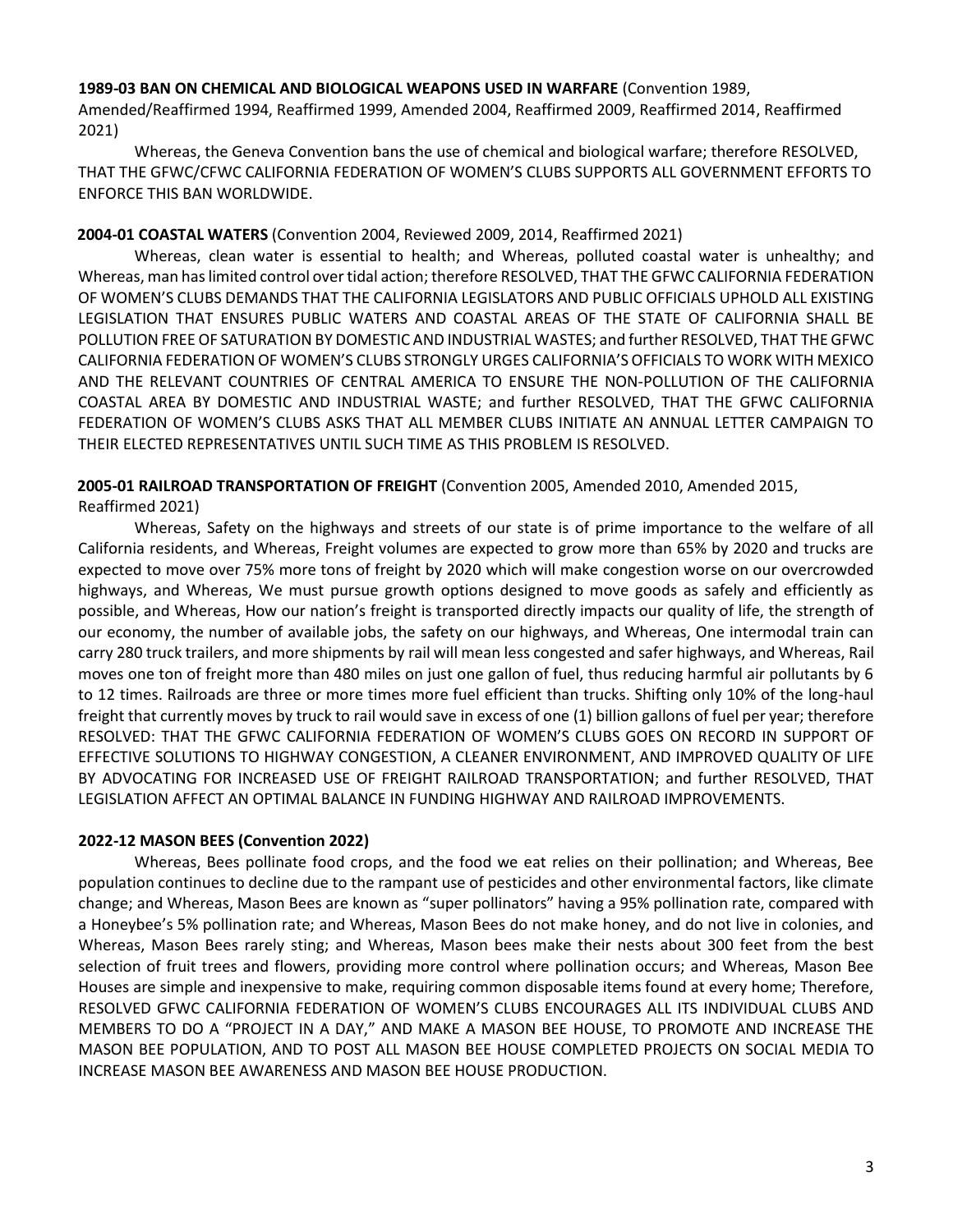#### **EDUCATION AND LIBRARIES**

#### **2021-01 TEENAGE DRUNK DRIVING** (Convention 2021)

Whereas, Seventy percent of all teenagers admit to drinking alcohol; and every fifteen minutes a teenager will die due to drunken driving; and Whereas, Sixty percent (60%) of all teenager deaths from car accidents involves the use of alcohol; RESOLVED THAT THE GFWC/CFWC CALIFORNIA FEDERATION OF WOMEN'S CLUBS SUPPORT THE REINSTATEMENT OF DRIVER EDUCATION IN SCHOOLS AND PROMOTE PROGRAMS THAT ENCOURAGE PARENTAL RESPONSIBILITY IN REGARD TO TEENAGE DRINIKING.

# **2021-02 LAW ENFORCEMENT PROGRAMS TO ADDRESS DIVERSITY AND BIAS** (Convention 2021)

Whereas videos have captured police actions that in many opinions have depicted an abuse of power and racial/cultural bias, and Whereas some protests and demonstrations of those police actions, have devolved to further violence and destruction of property, and Whereas, the actions of some police officers have resulted in the loss of esteem to the law enforcement profession and Whereas, blameless police officers are receiving threats and their lives are in danger; therefore RESOLVED, THAT LAW ENFORCEMENT DEPARTMENTS THROUGHOUT THE UNITED STATES OF AMERICA BE ENCOURAGED TO ADOPT CULTURAL AWARENESS PROGRAMS THAT STRESS NON-PHYSICAL INTERVENTION FIRST, AS A PRIORITY, TO KEEP BOTH THE OFFICERS AND THE COMMUNITY SAFE, CREATE AND/OR ENHANCE PROGRAMS TO INTERACT WITH LOCAL YOUTH, PARENTS AND COMMUNITY LEADERS, TO ADDRESS IMPLICIT/EXPLICIT BIAS, THEREBY PROMOTING BETTER UNDERSTANDING, RESPECT AND TRUST AMONG ALL PARTIES; FURTHER RESOLVED THAT COPIES OF THIS RESOLUTION BE SENT TO THE PRESIDENT AND ATTORNEY GENERAL OF THE UNITED STATES AND THE GOVERNOR OF CALIFORNIA.

# **2022-09 LIFELONG LEARNING FOR HEALTHY BRAIN FUNCTION (Convention 2022)**

Whereas, the General Federation of Women's Clubs formerly had a Community Service Program entitled "Education and Lifelong Learning" which encouraged members to continue to learn throughout their life, and the General Federation of Women's Clubs continues to encourage lifelong learning in the current "Education and Libraries" Community Service Program; and Whereas a 2013 study by Robert Wilson concluded that "more frequent cognitive activity across the life span has an association with slower late-life cognitive decline" confirming an important benefit of lifelong learning; and Whereas California established public colleges to be places of vocational and general education for adults which include the University of California system, the California State University system, and the Community College system; and Whereas most California public colleges offer some free classes and lectures to the public for their self-improvement in addition to fee-based classes; and Whereas taking any kind of class or other educational activity offers members the opportunity to improve themselves and the lives of others. When this knowledge is utilized in volunteerism and/or the improvement of the organization, it is beneficial to both the individual member and their community; Therefore RESOLVED, GFWC CALIFORNIA FEDERATION OF WOMEN'S CLUBS ACTIVELY ENCOURAGES MEMBERS TO PURSUE ACTIVITIES WHICH CONTINUE THEIR LIFELONG LEARNING AND IMPROVE THEMSELVES INCLUDING CLASSES OR ACTIVITIES WHICH WILL EDUCATE, INSPIRE, AND FURTHER THEIR INTERESTS WHILE HELPING MEMBERS MAINTAIN HEALTHY BRAIN FUNCTION.

# **2022-10 FENTANYL AWARENESS (Convention 2022)**

Whereas, there is a surge of overdose deaths throughout California with a prevailing theme that the epidemic is driven by illicit fentanyl, fentanyl analogs, methamphetamine, and cocaine or a combination in many forms; and Whereas, fentanyl is a synthetic opioid that is 80 to 100 times stronger than morphine and has accounted for more than one-third of the overdose deaths in California in the past year; and Whereas, the problem is rampant among the homeless population and it is affecting the youth in our communities as it is laced into party drugs which make them deadly; and Whereas, people buying drugs online or via social media are unaware that they too can be fakes with dangerous drugs infused into them; Therefore, RESOLVED THAT THE GFWC CALIFORNIA FEDERATION OF WOMEN'S CLUBS INITIATE AND SUPPORT A CAMPAIGN TO EDUCATE THEIR CLUB MEMBERS and further RESOLVED TO JOIN WITH CITY, PARENT AND STUDENT GROUPS TO DEVELOP A SUBSTANCE-USE PREVENTION CAMPAIGN IN THEIR COMMUNITIES EXPLAINING THE DANGERS OF FENTANYL.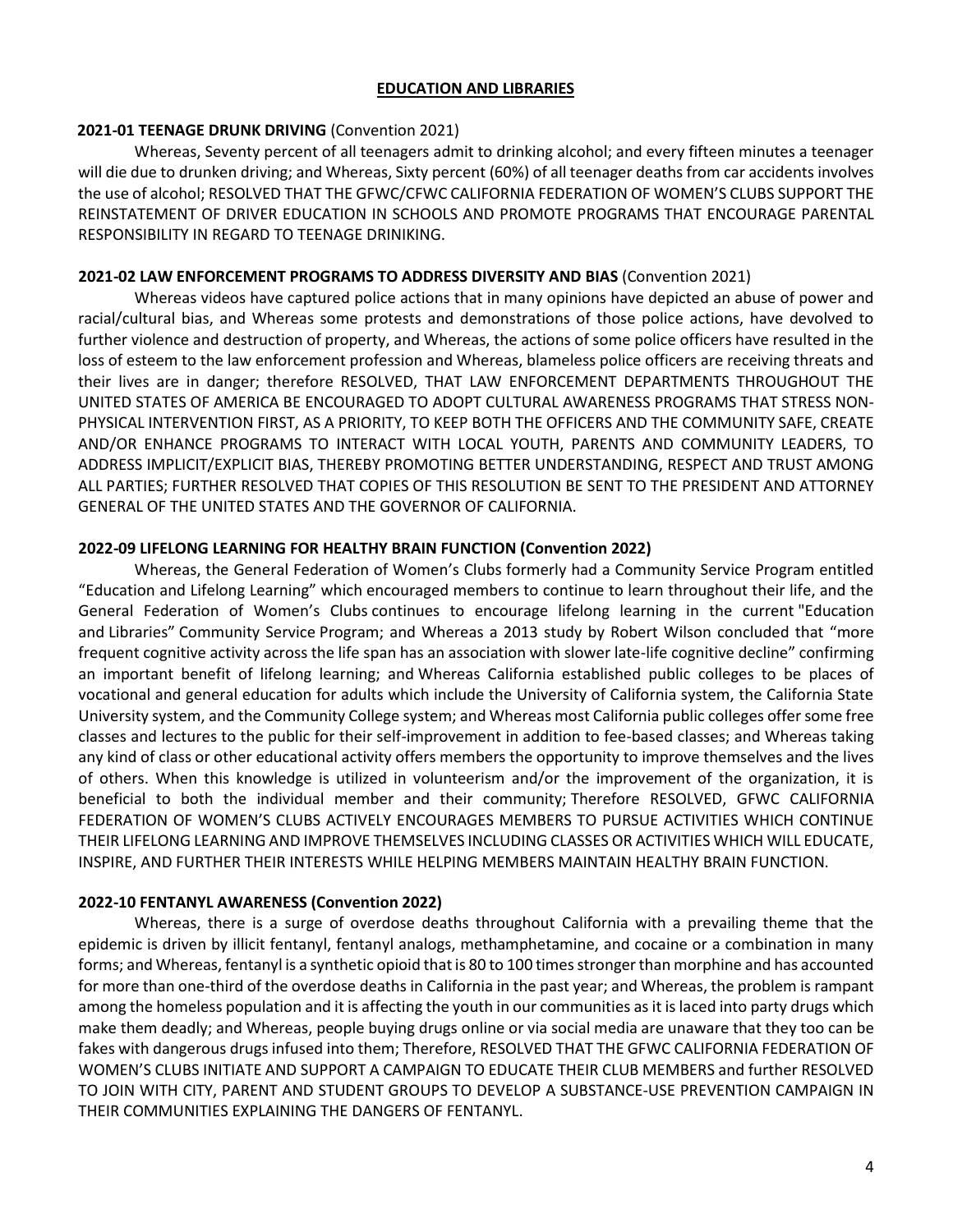#### **HEALTH AND WELLNESS**

**1974-01 LARGE COMBINATION VEHICLES (LCVs)** (Executive Board, February 1974, Convention 1974, Historic, Reactivated, Executive Board, October 1994 with reference to the NAFTA Treaty, Amended/Reaffirmed 1999, Amended/Affirmed 2004, Reaffirmed 2009, Reaffirmed 2014, Reaffirmed 2021)

Whereas, Safety on the highways and streets of our State is of prime importance to the welfare of all California residents; and Whereas, the added length and increased weight of such vehicles as triple trailer rigs/LCVs sharply reduces the lifespan of existing roads and streets. LCVs create a definite hazard for passing vehicles. The braking ability of these size vehicles is dangerous to neighboring vehicles; and Whereas, Legislation currently existing that prevents or restricts triple-trailer rigs/LCVs from using California roads is regularly under attack with the intention of eliminating these length and weight limits; therefore RESOLVED, THAT THE GFWC CALIFORNIA FEDERATION OF WOMEN'S CLUBS IS ON RECORD AS OPPOSING ANY CHANGE IN EXISTING LAWS GOVERNING WIDTH, LENGTH AND WEIGHT OF VEHICLES TRAVELING ON ALL THE CALIFORNIA ROADS AND HIGHWAYS.

**1979-01 FEMALE OBJECTIFICATION** (Convention 1979, Reaffirmed 1988, 1993, 1999, Amended 2004, Amended 2009, Reviewed 2014, Amended 2021)

Whereas, using woman as sex objects for advertising purposes continues; and Whereas, Research indicates a link between a negative body image and advertising; and Whereas, The use of the Internet, cellphones, and social media has increased this problem; and Whereas, Often advertising pictures women as sex objects and subservient to men and Whereas, A false perception of body images can affect all females and can lead to eating disorders; therefore RESOLVED, THAT THE GFWC CALIFORNIA FEDERATION OF WOMEN'S CLUBS OPPOSES THE OBJECTIFICATION OF WOMEN FOR ADVERTISING PURPOSES.

**1993-01 BREAST CANCER** (Convention 1993, Reviewed 1999, Amended 2004, Reviewed 2009, Reviewed 2014, Amended 2021)

Whereas, While mammography screening plays a vital role in early diagnosis, it by no means displaces or in any way mitigates the vital need for continued research into the prevention and cure of breast cancer; and Whereas, Increased federal and state commitments to breast cancer prevention and cure will save millions of women's lives and reduce the economic costs associated with the disease; therefore, be it RESOLVED, THAT THE GFWC CALIFORNIA FEDERATION OF WOMEN'S CLUBS STRONGLY URGES CONTINUED FUNDING FOR RESEARCH LEADING TO THE PREVENTION AND TREATMENT OF BREAST CANCER.

**1994-01 MEDIA CONTENT IN CHILDREN'S PROGRAMMING & OTHER MEDIA** (Convention 1994, Reaffirmed 1999, Amended/Affirmed 2004, Amended 2009, 2014, Reaffirmed 2021)

Whereas, Violence, crime and sex in the content of such media providers as TV, films, cartoons, comic books, graphic novels, video games, and the Internet are often depicted explicitly; and Whereas, children watching television, according to a National Institute on Media & the Family study, sees violent acts in media that are as/or more violent than adult programming; and Whereas, The Entertainment Software Rating Board (ESRB) provides guidance about video games & apps so that consumers, especially parents, can make informed choices they deem suitable for their family; and Whereas, The most effective way to combat this dissemination of these media forms of violence, crimes, and sex is through diligent monitoring of what children watch or purchase; and Whereas, Withholding patronage, and letter writing are effective tools, as well as use of available electronic parental controls; therefore RESOLVED, THAT MEMBERS OF THE GFWC CALIFORNIA FEDERATION OF WOMEN'S CLUBS BE ENCOURAGED TO WRITE LETTERS TO THE RELEVANT SPONSORS OF PRODUCTS NOTIFYING THEM OF THEIR INTENT TO WITHHOLD PATRONAGE.; and further RESOLVED, THAT MEMBERS ENCOURAGE THE EDUCATION AND USE OF AVAILABLE PARENTAL CONTROLS.

**2009-01 REPRODUCTIVE SYSTEM CANCERS** (Convention 2009, Reviewed 2014, Returned to Committee 2021, Amended 2022)

Whereas, Reproductive System Cancers are not easily detected; and Whereas, Pap smears are important to a woman's health but are not reliable for the detection of anything but cervical cancer; and Whereas, pap smears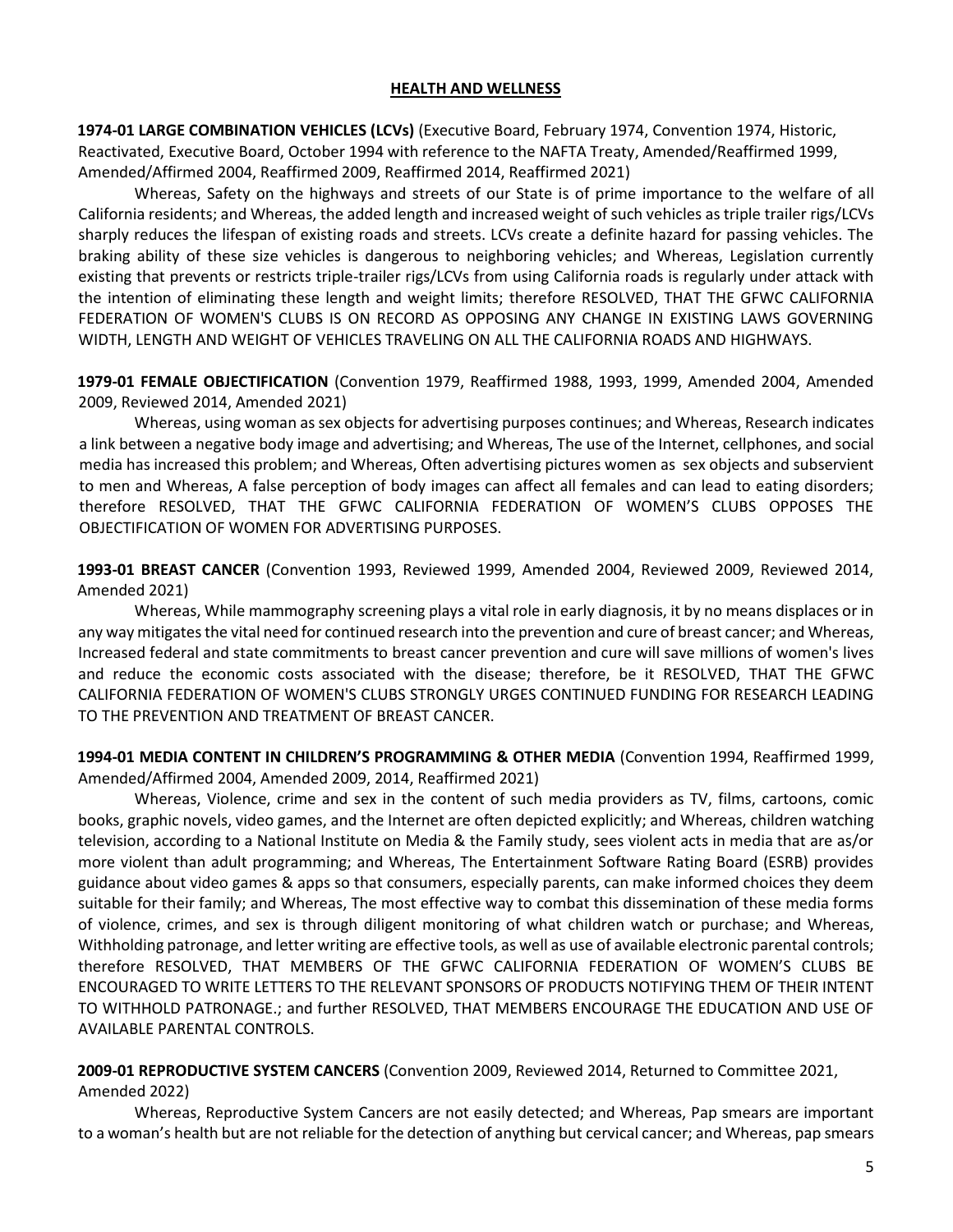are still the standard annual testing for the detection reproductive cancers; and Whereas, doctors have pelvic ultrasounds available that have been useful and effective in the detection of reproductive cancers; and Whereas, blood testing has also found to be a non-invasive, reliable testing for some reproductive system cancers; Whereas, regular pelvic ultrasounds and blood testing are not covered by most insurances for the detection of reproductive system cancers; therefore RESOLVED, THAT THE GFWC CALIFORNIA FEDERATION OF WOMEN'S CLUBS STRONGLY URGES INCREASED FUNDING FOR REGULAR PELVIC ULTRASOUNDS AND BLOOD TESTING, IN ADDITION TO PAP SMEARS FOR THE DETECTION OF ALL REPRODUCTIVE SYSTEM CANCERS, AND FURTHER RESOLVED, THAT THIS RESOLUTION SHALL BE SENT TO THE CENTER FOR DISEASE CONTROL (CDC), THE HEALTH AND HUMAN SERVICES CENTER AND THE GENERAL FEDERATION OF WOMEN'S CLUBS.

## **2010-01 VIOLENCE AND YOUTH DATING** (Convention 2010, Amended 2015, Amended 2021)

Whereas, dating violence is controlling, abusive, and aggressive behavior in a romantic relationship and can include verbal, emotional, physical, or sexual abuse, or a combination of these. It is not gender specific; and Whereas, youth are more vulnerable to dating violence and are less likely to recognize the abuse; and Whereas, Eighty-one percent (81%) of parents surveyed either believe youth dating violence is not an issue or admit they do not know if it is an issue and a majority of parents (54%) admit they have not spoken to their child about dating violence; and Whereas, Except for parents, teachers probably have more contact with young people than any other adult; and Whereas Education is the best mechanism to stop youth dating violence and is crucial to creating a culture of intolerance for teen dating abuse; therefore RESOLVED, THAT THE CLUBS AND MEMBERS OF THE GFWC CALIFORNIA FEDERATION OF WOMEN'S CLUBS SUPPORT, WITH APPROPRIATE LOCAL ACTIVITIES, NATIONAL TEEN DATING VIOLENCE AWARENESS AND PREVENTION MONTH (FEBRUARY) TO INCLUDE WEAR ORANGE DAY; and further RESOLVED, THAT THE CLUBS AND MEMBERS OF THE GFWC CALIFORNIA FEDERATION OF WOMEN'S CLUBS IN PARTICULAR EMPHASIZE EDUCATION FOR BOTH YOUTH AND THEIR PARENTS, IN THEIR LOCAL SCHOOL DISTRICTS TOWARD PREVENTING YOUTH DATING VIOLENCE; and further RESOLVED, THAT GFWC CALIFORNIA FEDERATION OF WOMEN'S CLUBS REQUESTS THE CALIFORNIA LEGISLATURE ENACT LEGISLATION INCORPORATING POSITIVE DATING EDUCATION INTO THE MIDDLE SCHOOL/HIGH SCHOOL CURRICULUM; and further RESOLVED, THAT THE INSTRUCTIONAL QUALITY COMMISSION BE URGED TO INCLUDE A DISTINCT CATEGORY ON MENTAL HEALTH TO INCLUDE YOUTH DATING VIOLENCE.

#### **2021-03 RISK OF E-CIGARETTES "VAPING" FOR CHILDREN AND YOUNG ADULTS** (Convention 2021)

Whereas, Using e-cigarettes "Vaping" is unsafe for children and young adults due to the fact that they contain nicotine that is highly addictive and can harm brain development; and Whereas, One pod or cartridge contains about the same amount of nicotine as a whole pack of cigarettes; and Whereas, e-cigarettes contain other harmful substances besides nicotine; and Whereas, Young people who smoke e-cigarettes are more likely to smoke cigarettes in the future; and Whereas e-cigarettes "vaping" is frequently sold with enticing flavors that are more enjoyable to beginning smokers; therefore RESOLVED THAT THE GFWC/CFWC FEDERATION OF WOMEN'S CLUBS SUPPORT THE PROHIBITION OF FLAVORED PRODUCTS NOT COVERED BY A FEDERAL BAN, INCLUDING MENTHOL FLAVORED CARTRIDGES, REFILLABE AND TANK- BASED VAPING SYSTEMS.

# **2022-11 DISCONTINUE USE OF PFAS CONTAINING PRODUCTS** (Convention 2022)

Whereas, man-made chemicals poly- and perfluoroalkyl substances (PFAS) potentially cause several severe health impacts such as cancer, hormone suppression, obesity, decreased fertility, liver damage, and thyroid damage; and Whereas PFAS analytes are now found in our environment in soil and groundwater and in the human body because the chemicals do not break down and can accumulate over time; and Whereas, these contaminant can be found in food packaged with PFAS-containing equipment, stain- and water-repellent fabrics, non-stick products, polishes, waxes, paints, cleaning products, fire-fighting foam, fast food wrappers, sunscreen, makeup, utensils, bakeware, textiles, pizza boxes, pesticides, writing implements and so on; therefore RESOLVED, THAT THE GFWC CALIFORNIA FEDERATION OF WOMEN'S CLUBS SUPPORTS LEGISLATION TO ELIMINATE PFAS USE; and further RESOLVED, THAT THE GFWC CALIFORNIA FEDERATION OF WOMEN'S CLUBS SUPPORTS EDUCATING THE PUBLIC ON STOPPING THE USE OF THIS GROUP OF CONTAMINANTS.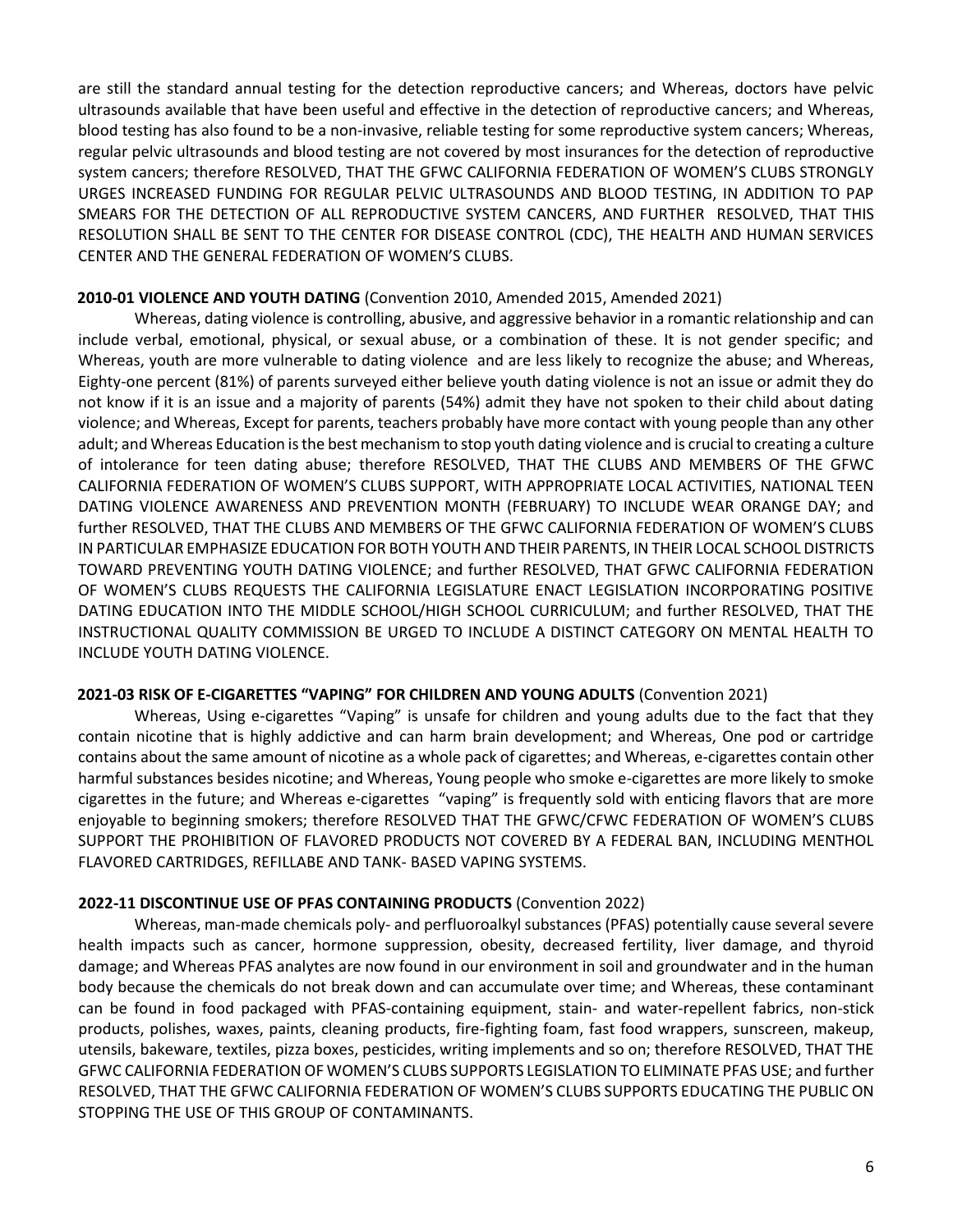**1959-01 DRUG DEALERS** (Convention 1959, Reaffirmed 1974, 1988, Reviewed 1993, 1998, Amended 2004, Reaffirmed 2009, Reviewed 2014, Amended 2021)

Whereas, Illegal drug trafficking continues to be a major problem in our society; and Whereas, some drug dealers are predators; therefore RESOLVED, THAT THE GFWC CALIFORNIA FEDERATION OF WOMEN'S CLUBS, ABSENT ANY MITIGATION, SUPPORTS PROSECUTING DRUG DEALERS TO THE FULLEST EXTENT OF THE LAW.

## **1978-01 RENEWAL OF THE PLEDGE OF ALLEGIANCE** (Convention 1978, Reaffirmed 1987, 1993,

1998 Amended 2003, Reaffirmed 2008, reaffirmed 2013, Reaffirmed 2021)

Whereas, The GFWC California Federation of Women's Clubs deplores the diminution of the renewal of the Pledge of Allegiance in the classroom; and Whereas, Patriotism and love of country must be instilled in the youth of America; therefore RESOLVED, THAT THE GFWC CALIFORNIA FEDERATION OF WOMEN'S CLUBS STRESSES THE DAILY RENEWAL OF THE PLEDGE OF ALLEGIANCE IN ALL PUBLIC SCHOOLS FROM KINDERGARTEN THROUGH TWELFTH GRADE; and further RESOLVED, THAT MEMBER CLUBS ENCOURAGE LOCAL SCHOOL BOARDS TO DO THE SAME.

**1983-01 ILLEGAL MARIJUANA CULTIVATION** (Convention 1983, Reaffirmed 1988, Reviewed 1998, Amended 2003, Amended 2009, Amended 2014, Amended 2021)

Whereas, California is still the leading producer of domestic marijuana in the United States; and Whereas, Much of this cultivation of marijuana is in National Forests which are administered by the National Park Service, Bureau of Land Management, and California State Parks Service and Whereas, Public lands are often remote, making law enforcement difficult; and Whereas, It is increasingly difficult to regulate the encroachment of these marijuana growers on public lands; and Whereas, marijuana cultivation does severe damage to wilderness areas because growers cut trees and use fertilizers and pesticides that pollute the water, and Whereas, cultivation litter affects the environment and human health; therefore RESOLVED, THAT THE GFWC CALIFORNIA FEDERATION OF WOMEN'S CLUBS SUPPORTS THE FEDERAL, STATE AND LOCAL ENFORCEMENT AGENCIES EFFORTS TO CARRY OUT A COOPERATIVE PROGRAM TO ERADICATE AND PREVENT THE CULTIVATION OF MARIJUANA ON PUBLIC LANDS; and further RESOLVED, THAT EACH MEMBER IS ENCOURAGED TO WORK FOR INCREASED FUNDING TO SUPPORT OUR NATIONAL PARK SERVICE, AND BUREAU OF LAND MANAGEMENT AND CALIFORNIA STATE PARK SERVICES FOR THE ENFORCEMENT OF EXISTING LAWS.

**1988-02 GOVERNMENT WASTE AND INEFFICIENCY** (Convention 1988, Reaffirmed 1993, Reviewed 1998,

Amended 2004, Reviewed 2009, Reaffirmed 2014, Reaffirmed 2021)

Whereas, Numerous reports indicate that there is waste and inefficiency in California government; and Whereas, The government of California annually spends in gross excess of the accumulated revenues; therefore RESOLVED, THAT THE GFWC CALIFORNIA FEDERATION OF WOMEN'S CLUBS URGES THE CALIFORNIA LEGISLATURE TO IMPLEMENT REFORMS IN STATE GOVERNMENT WASTE AND EXCESS SPENDING LEADING TO FISCAL RESPONSIBILITY.

**2008-01 "IN GOD WE TRUST" ON UNITED STATES COINS AND CURRENCY** (Convention 2008; amended 2013, Reaffirmed 2021)

Whereas, In 1861 Chief Justice Chase of the Supreme Court wrote the following letter to the director of the U.S. Mint: "No nation can be strong except in the strength of God, or safe except in His defense. The trust of our people in God should be declared on our national coins"; and Whereas, Legislation mandated the inscription of "In God We Trust" and it has appeared on U.S. coins since 1894 and on paper currency since 1957; and Whereas, In 1956 Congress and the Supreme Court voted in favor of declaring "In God We Trust" as the National Motto of the United States; therefore RESOLVED, THAT GFWC CALIFORNIA FEDERATION OF WOMEN'S CLUBS SUPPORT THE NATIONAL MOTTO "IN GOD WE TRUST" AND PROPOSE THAT IT SHOULD REMAIN ON THE FACE OF ALL UNITED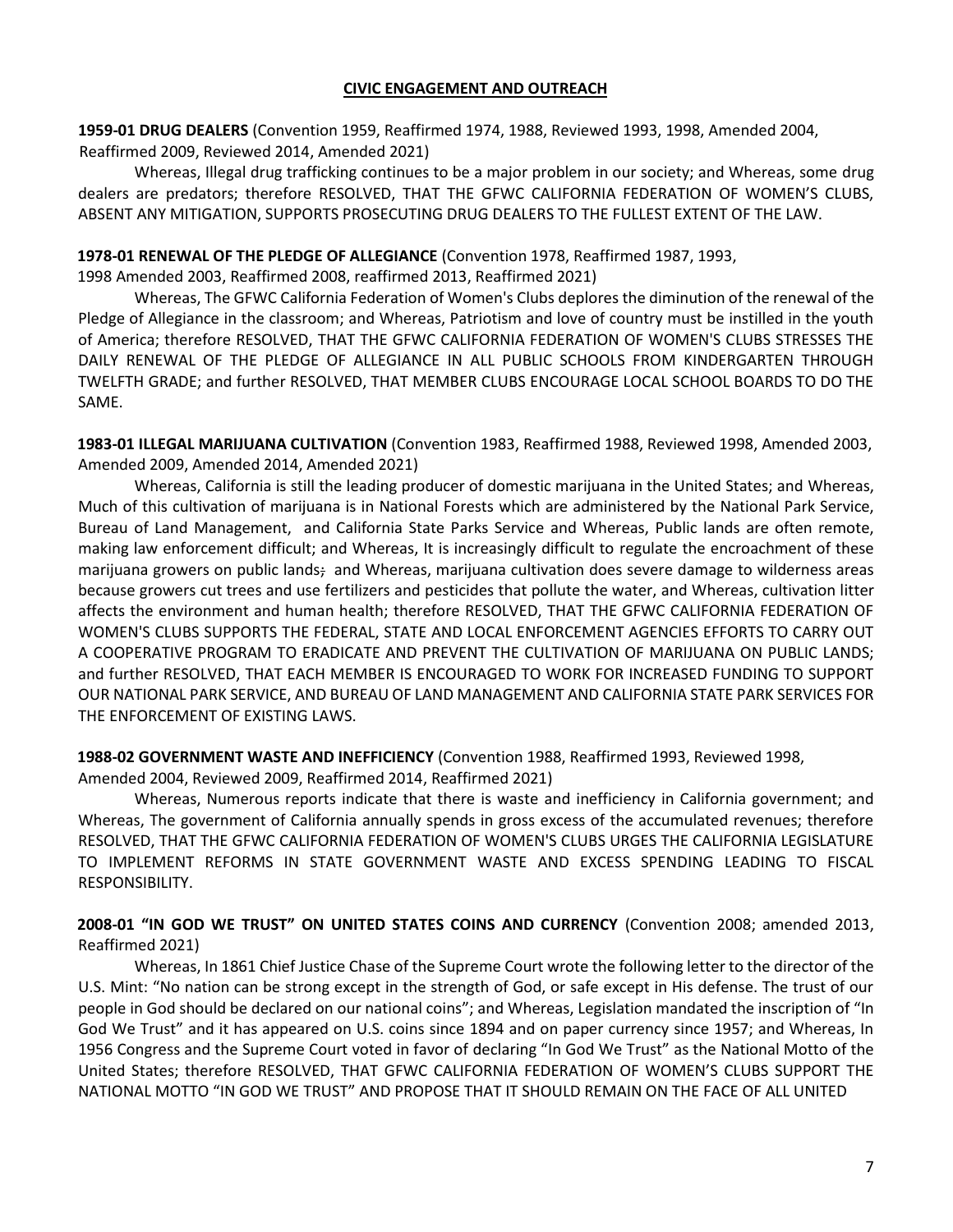STATES COINS AND PAPER CURRENCY; and further RESOLVED, THAT COPIES OF THIS RESOLUTION BE MADE AVAILABLE TO:

- 1. THE GENERAL FEDERATION OF WOMEN'S CLUBS.
- 2. ALL GFWC CALIFORNIA FEDERATION OF WOMEN'S CLUBS DISTRICTS AND CLUBS.
- 3. THE UNITED STATES TREASURY DEPARTMENT.

#### **2008-02 CALIFORNIA ADMISSION DAY** (Convention 2008, Reaffirmed 2013,

Amended 2021)

Whereas, California has fallen away from celebrating this important and historic day and we feel strongly that all Californians should be proud of this very important day of September 9, 1850; when California was admitted as the 31st state into the United States, and Whereas, Admission Day should be a day of remembrance, programs and celebrations, and Whereas, We are proud of Admission Day and we want to share this with everyone in the State of California; therefore RESOLVED; THAT GFWC CALIFORNIA FEDERATION OF WOMEN'S CLUBS SUPPORTS THE OBSERVANCE OF CALIFORNIA ADMISSION DAY ANNUALLY ON SEPTEMBER 9TH; and further RESOLVED, THE GFWC CALIFORNIA FEDERATION OF WOMEN'S CLUBS URGES MEMBERS TO ENCOURAGE LOCAL SCHOOLS TO PLAN A SPECIAL ADMISSION DAY EVENT.

**2009-02 SUPER-SIZED TRUCKS** (Feb. Board 2009, Convention 2010, Reaffirmed 2015, Reaffirmed 2021)

Whereas, Existing infrastructure cannot support the effect of increasing weight limits of super-sized trucks. Current efforts are underway to increase the weight limit of trucks to 97,000 pounds; and Whereas, The 2007 National Bridge Inventory by the Federal Highway Administration classified 6,977 bridges as having been rated structurally deficient or functionally obsolete; and Whereas, Super-sized trucks, which would have an increase in length and weight, are being called "higher productivity vehicles" on the basis of the argument that they would result in fewer trucks on the road. It is also argued that there will be fewer emissions; and Whereas, These arguments are countered by the fact that since 1982 when Congress raised the maximum allowable truck weight to its current 80,000 pounds, there has been an increase in the number of U.S. registered trucks and an increase in the number of miles traveled by these trucks; and Whereas, Truck travel grows after an increase in truck size and weight because bigger trucks divert freight from other transportation modes; therefore RESOLVED, THAT THE GFWC CALIFORNIA FEDERATION OF WOMEN'S CLUBS SUPPORTS ANY EFFORT TO PREVENT THE INCREASE OF LENGTH AND WEIGHT OF TRUCKS ON CALIFORNIA HIGHWAYS; and further RESOLVED, THAT THE GFWC CALIFORNIA FEDERATION OF WOMEN'S CLUBS STRONGLY SUPPORTS ANY EFFORTS TO PREVENT THE PASSAGE OF FEDERAL LAWS THAT WOULD SUPERCEDE CALIFORNIA LAWS ON THESE ISSUES.

**2012-01 PROHIBIT THE PRACTICE OF LANE SHARING**. (Fall 2012), (Winter 2015), (Convention 2015, sent back to Committee 2021)

Whereas, Current California Vehicle Code, does not address Lane Sharing (which includes lane splitting, filtering, white lining and stripe riding); and Whereas, California is the only state that has no law or state vehicle code which explicitly prohibits Lane Sharing by motorcycles on roadways; and Whereas, Lane Sharing places motorcycles into roadway spaces not designed for traffic such as painted lines, road seams and reflective material, and Whereas, Lane Sharing places motorcycles in roadway spaces where movement is not expected, resulting in sometimes fatal automobile/motorcycle accidents; and RESOLVED, THAT THE GFWC CALIFORNIA FEDERATION OF WOMEN'S CLUBS URGE THE CALIFORNIA LEGISLATORS AND CALIFORNIA. AUTHORITIES TO INITIATE AND PASS A LAW THAT PROHIBITS LANE SHARING BY MOTORCYCLES ON CALIFORNIA ROADWAYS.

# **2021-04 SUPPORT OF LAW ENFORCEMENT OFFICERS** (Convention 2021, amended 2022)

Whereas, Law enforcement Officers carry out their duties to uphold the laws of the land, to prevent crime, to apprehend suspected criminals, to rescue those in danger and to keep the peace, while putting their lives on the line daily; therefore, RESOLVED, THAT GFWC CALIFORNIA FEDERATION OF WOMEN'S CLUBS GOES ON RECORD IN SUPPORT OF LAW ENFORCEMENT OFFICERS IN LAWFULLY CARRYING OUT THEIR PRESCRIBED DUTIES; FURTHER RESOLVED THAT COPIES OF THIS RESOLUTION BE SENT TO THE PRESIDENT AND ATTORNEY GENERAL OF THE UNITED STATES AND THE GOVERNOR OF CALIFORNIA.